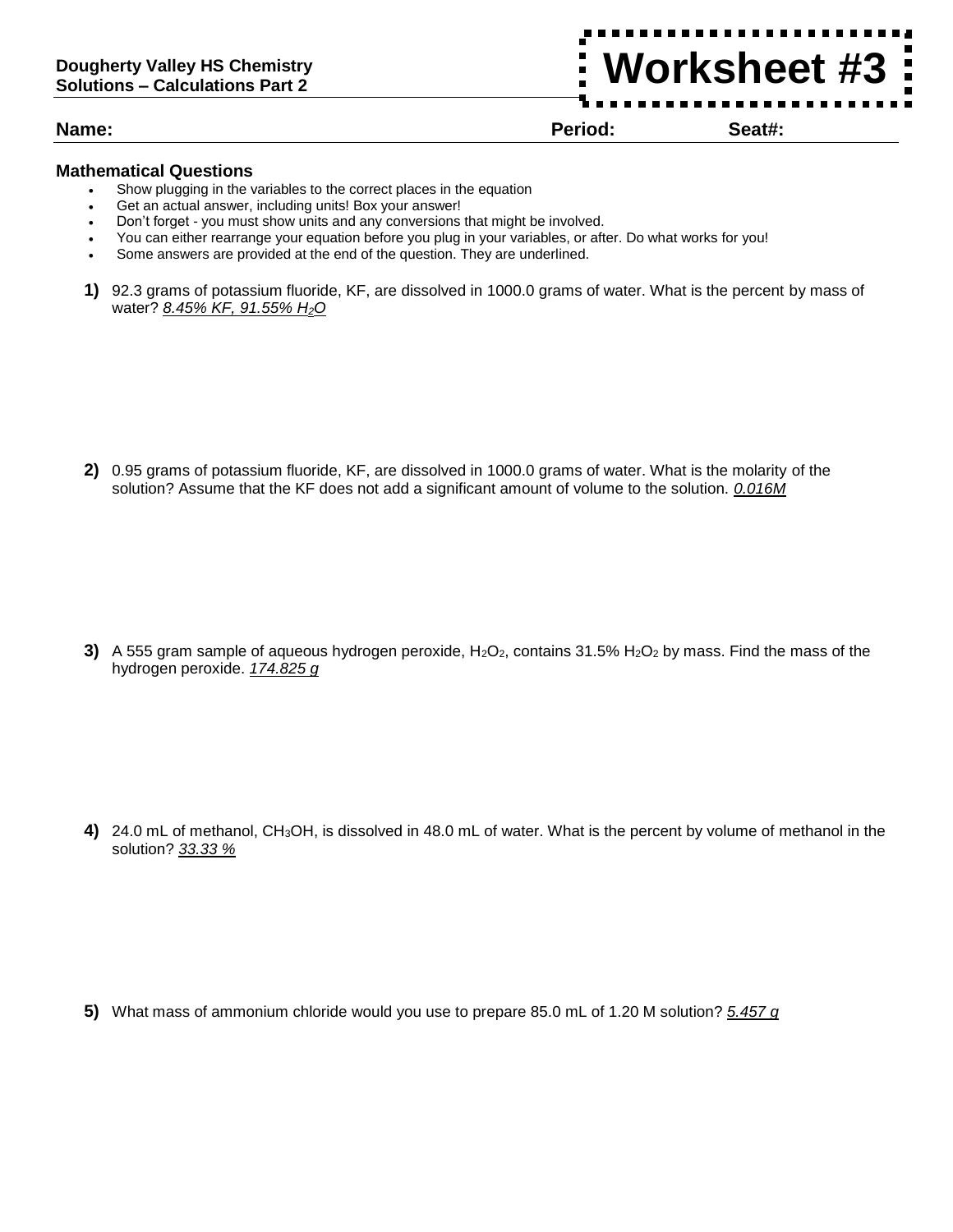**6)** 27.0 g of salt are dissolved in 200 mL of H2O, what is the concentration of the solution in grams per liter? *135 g/L*

**7)** Calculate the molarity of 2.05 L of a solution that contains 156.5 g of sucrose, C<sub>12</sub>H<sub>22</sub>O<sub>11</sub>. 0.22 M

**8)** How many grams of sucrose are there in 2.5 L of the solution in question 7? *188.3 g*

**9)** Which solution of NaCl has the greater concentration: 2.5 M or 52 g/L? *2.5 M*

**10)** Which solution of sucrose has the greater concentration: 12.0 M or 4.5 g/mL *4.5 g/mL*

**11)** A 0.750 L aqueous solution contains 90.0 g of ethanol, C<sub>2</sub>H<sub>5</sub>OH. Calculate the molar concentration of the solution in mol·L-1 . *2.60M*